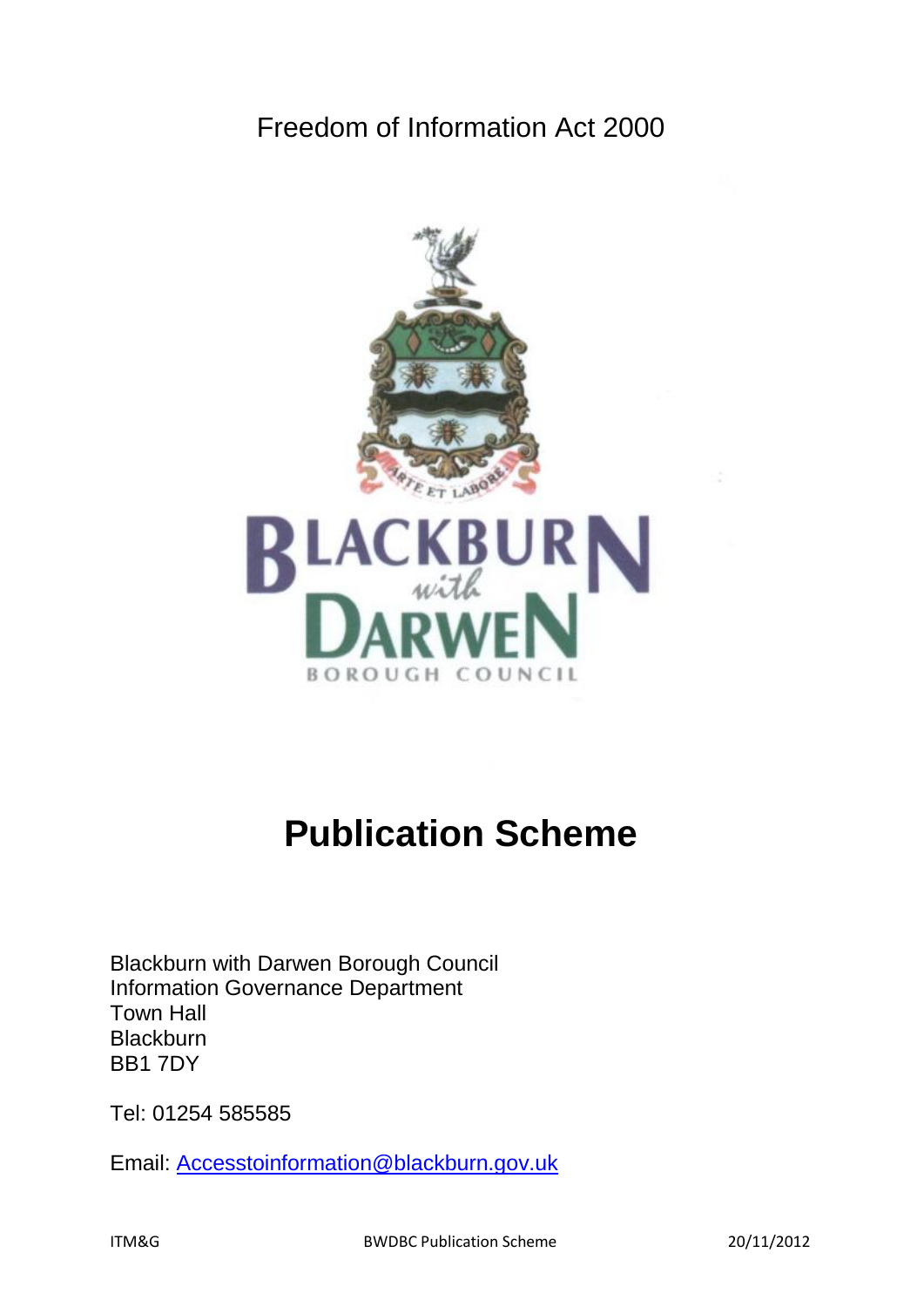#### **GUIDANCE ON PUBLICATION SCHEMES, CLASSES OF INFORMATION AND GUIDANCE TO INFORMATION**

In implementing the Freedom of Information Act 2000 Blackburn with Darwen Borough Council promotes an understanding of the work undertaken within the Council, to foster a spirit of trust with the public and other organisations. We achieve this by promoting transparency in the way we make our decisions and by providing clear information about our policies and processes through our publication scheme. We deal with individual requests for information courteously and promptly and provide advice and assistance if necessary.

# **WHAT IS FREEDOM OF INFORMATION?**

The Freedom of Information Act 2000 gives a general right of access to all types of recorded information held by public authorities. It lists exemptions from that right and places a number of obligations on public authorities.

The Act came into force in two stages: -

- The first stage was in February 2003 when Blackburn with Darwen Borough Council adopted a Publication Scheme.
- The second stage came into force in January 2005. Any person now making a request to a public authority for information must be informed whether the public authority holds that information and supplied with that information. This is subject to a number of exemptions listed in the Act.

# **WHAT IS A PUBLICATION SCHEME?**

A Publication Scheme is a guide to the classes of information that the Council publishes or intends to publish routinely. The term "published" is broad and is not limited to information produced in paper forms. As far as the Freedom of Information Act 2000 is concerned, information made publicly available has been published. Therefore, information on our website is as much part of the Publication Scheme as printed documents.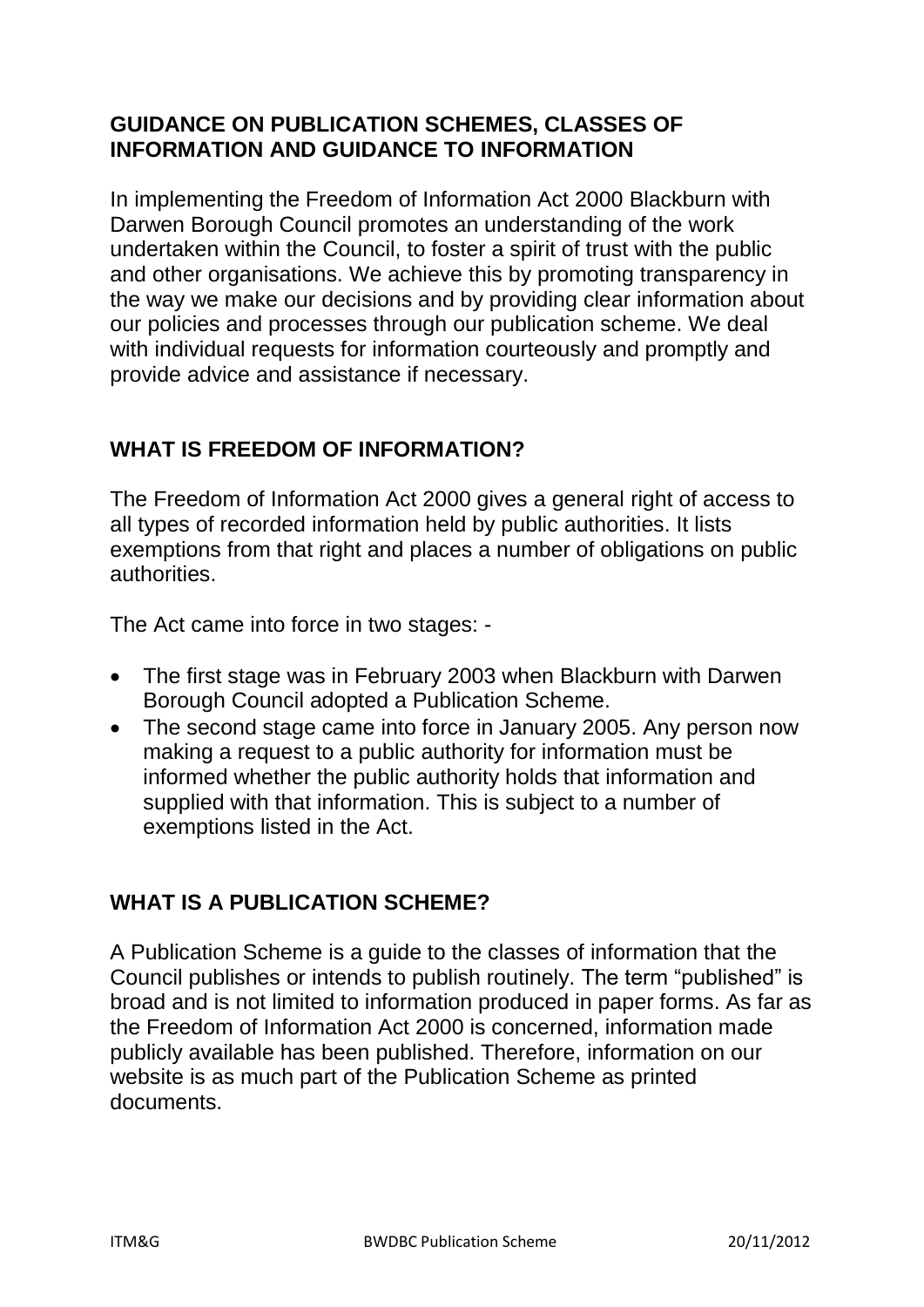# **WHAT ARE CLASSES OF INFORMATION?**

A requirement of the Act is to specify "classes" of information that Blackburn with Darwen Borough Council will publish within its Publication Scheme.

The Information Commissioner has issued a 'Model Publication Scheme' and Blackburn with Darwen Borough Council has adopted the 'Model Scheme'.

The Model Scheme contains 7 classes of information and these are as follows: -

- **Who we are and what we do**
- **What we spend and how we spend it**
- **What our priorities are and how we are doing**
- **How we make decisions**
- **Our policies and procedures**
- **Lists and registers**
- **The services we offer**

By adopting the Information Commissioner's 'Model Scheme' the Council is committed to the following: -

- To proactively publish information (including environmental information which is held by it and contained within each class).
- To provide a means by which the Authority can ensure the public are aware of the sorts of the information the Council has committed to make readily available, how they can access and whether they will have to pay for it.
- To review and update the information on a regular basis and in accordance with The Association of Greater Manchester Authorities Publication Scheme Review Guidance.

#### **HOW WILL I REQUEST ADDITIONAL INFORMATION NOT COVERED BY THIS SCHEME?**

Blackburn with Darwen Borough Council includes as much information in the Publication Scheme as it can however, if you cannot find what you are looking for you can make a request for the information.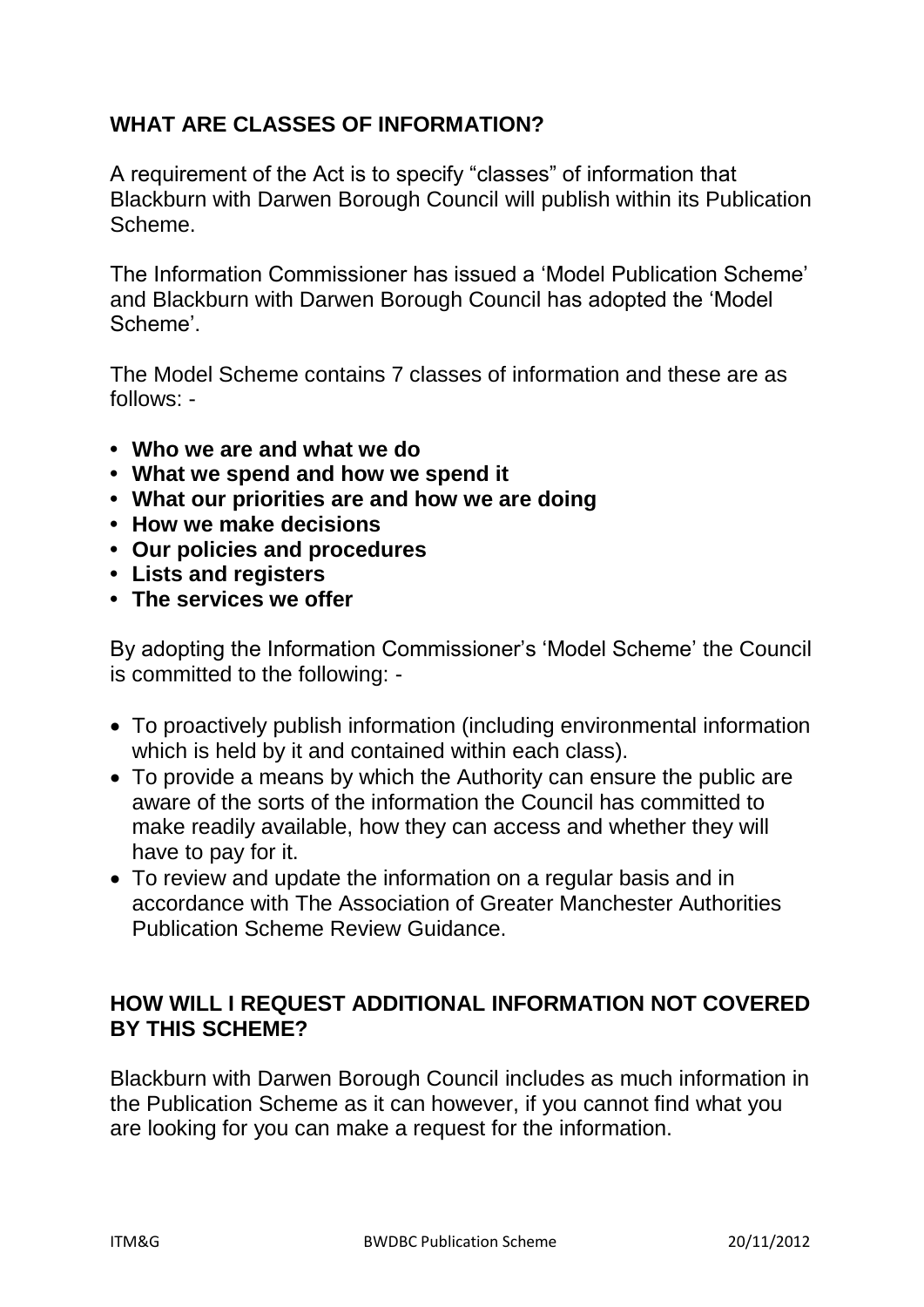The Act is retrospective and information requests can be for information created before the Act came fully in to force in 2005. However, where any of the information comes within an exempt category either under the Freedom of Information Act 2000 or other relevant legislation, it will be published with the exempt material deleted.

# **WILL I BE CHARGED FOR INFORMATION?**

Material which is published and accessed on the website can be downloaded free of charge. Some information may only be available in hard copy and some information will only be available for inspection. Charges may be made for information subject to a legal charging regime. Charges under the publication scheme may be made for actual disbursements such as: -

- Photocopying
- Printing
- Postage and packaging
- The cost directly incurred as a result of viewing information

Any charges will be in accordance with the Council's policy.

# **WHO DO I CONTACT?**

For information concerning the scheme or if you wish to make a request for other information you can contact the following:

Blackburn with Darwen Borough Council Information Governance Department Town Hall **Blackburn** BB1 7DY

Tel: 01254 585585 Email: [Accesstoinformation@blackburn.gov.uk](mailto:Accesstoinformation@blackburn.gov.uk)

#### **MAKING A COMPLAINT, SUGGESTION OR COMPLIMENT**

If you are not satisfied with Blackburn with Darwen Borough Council's response to a request for information you may make a complaint to the address listed above.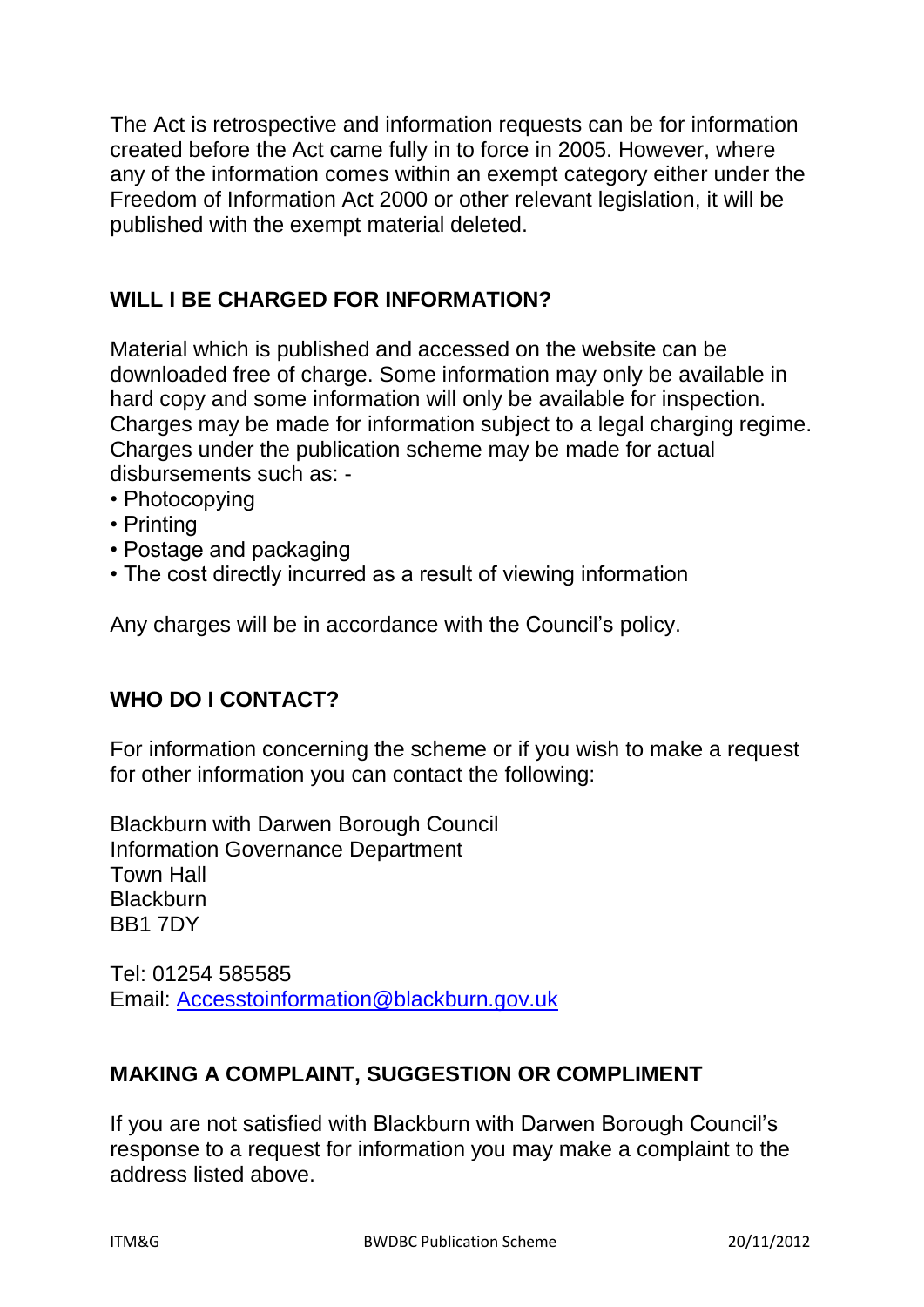If after going through the Council's formal complaint and appeals system you are still not satisfied then the Freedom of Information Act 2000 makes provision for you to complain directly to the Information Commissioner's Office: -

Wycliffe House, Water Lane **Wilmslow Cheshire** SK9 5AF <http://www.ico.gov.uk/>

If you have any suggestions or compliments, we need to know so that we can improve our service to you. Feedback forms are available in Appendix 1.

# **REVIEWING AND MAINTAINING THE SCHEME**

The Freedom of Information Act 2000 states that a publication scheme should be reviewed from time to time. The Council is responsible for reviewing and maintaining this guide to information and the data it contains. Material will be updated and any outdated information will be removed. This guide and operation of the scheme will be reviewed annually in accordance with The Association of Greater Manchester Authorities Publication Scheme Review Guidance.

# **COPYRIGHT**

Reproducing material supplied under this Publication Scheme without the express permission of the Council may be an infringement of copyright. Requests for permission should be addressed to the Information Governance Department at the address outlined above.

# **GUIDE TO INFORMATION**

The Council's A-Z web pages provide a guide to the information available and there is also a search facility to assist you to find other information that may not be included in the A-Z.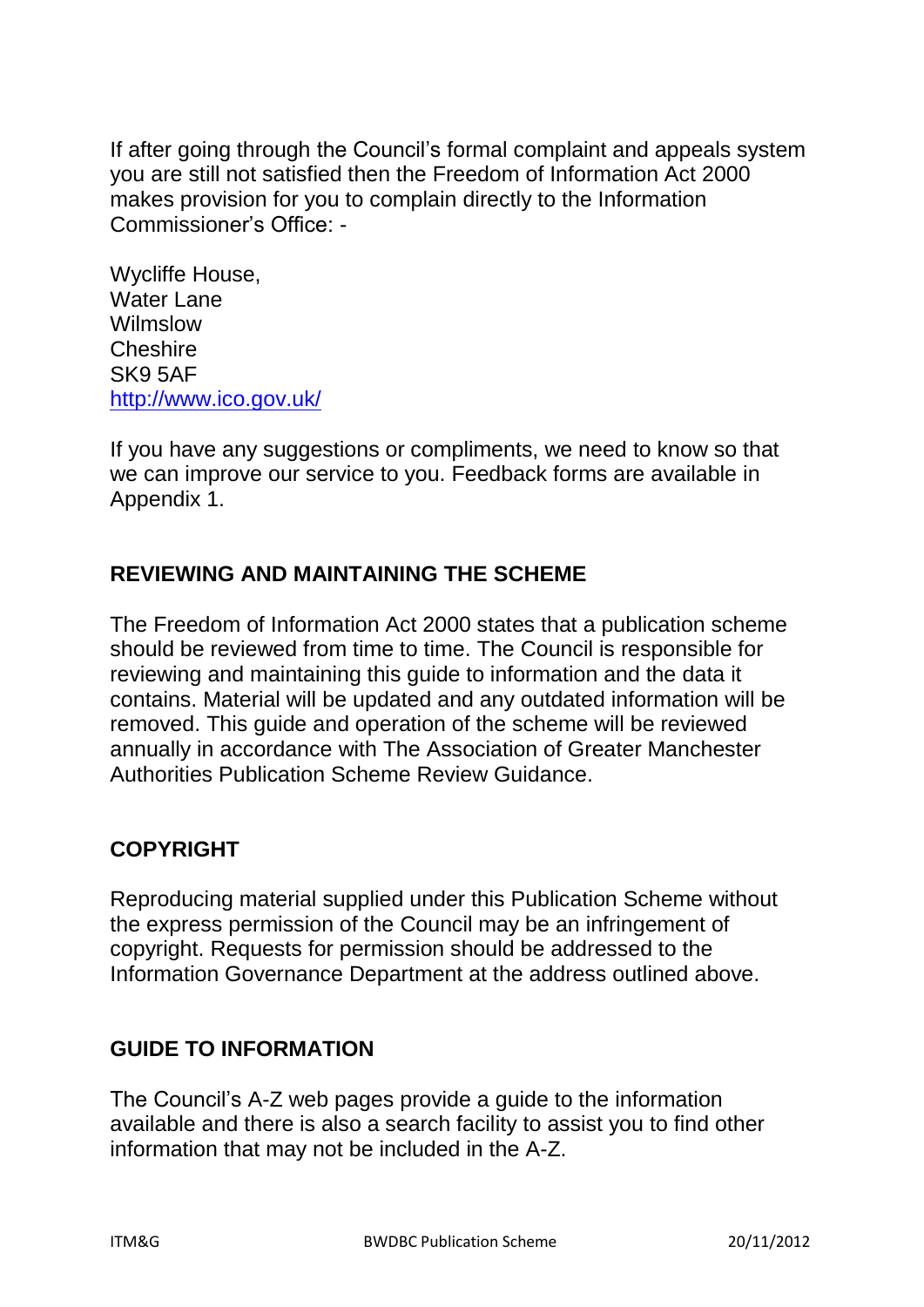### **1 WHO WE ARE AND WHAT WE DO**

#### **[Council constitution](http://www.blackburn.gov.uk/Pages/Council-and-democracy.aspx)**

The Council's Constitution.

#### **[Council democratic structure](http://www.blackburn.gov.uk/Pages/Council-and-democracy.aspx)**

Information about the functioning and process of meetings (Council Meetings, Executive and other Committees). Information about decisionmaking and scrutiny.

#### **[Council directorate structure](http://www.blackburn.gov.uk/Pages/Corporate-plan.aspx?CurrentTermId=4521ced4-4e6c-4a94-aadc-e5741540d1f1)**

Information about the various directorate areas within the Council, plus contact details for the Chief Executive and Corporate Directors.

#### **[Location and opening times of council properties](http://www.blackburn.gov.uk/Pages/Home.aspx)**

Information about locations, opening times and contact details of all the Council's centres/buildings, which are there to enable the public to access Council services.

#### **[Currently elected councillors' information and contact details](http://www.blackburn.gov.uk/Pages/Council-and-democracy.aspx)**

Currently elected councillors including party, membership of committees, address, telephone number and email contact.

#### **[Contact details for all customer-facing departments](http://www.blackburn.gov.uk/Pages/Home.aspx)**

Telephone numbers for customer contacts or one-stop shops.

#### **[Most recent election results](http://www.blackburn.gov.uk/Pages/Elections-and-voting.aspx)**

Election results indicating the political composition of the Council.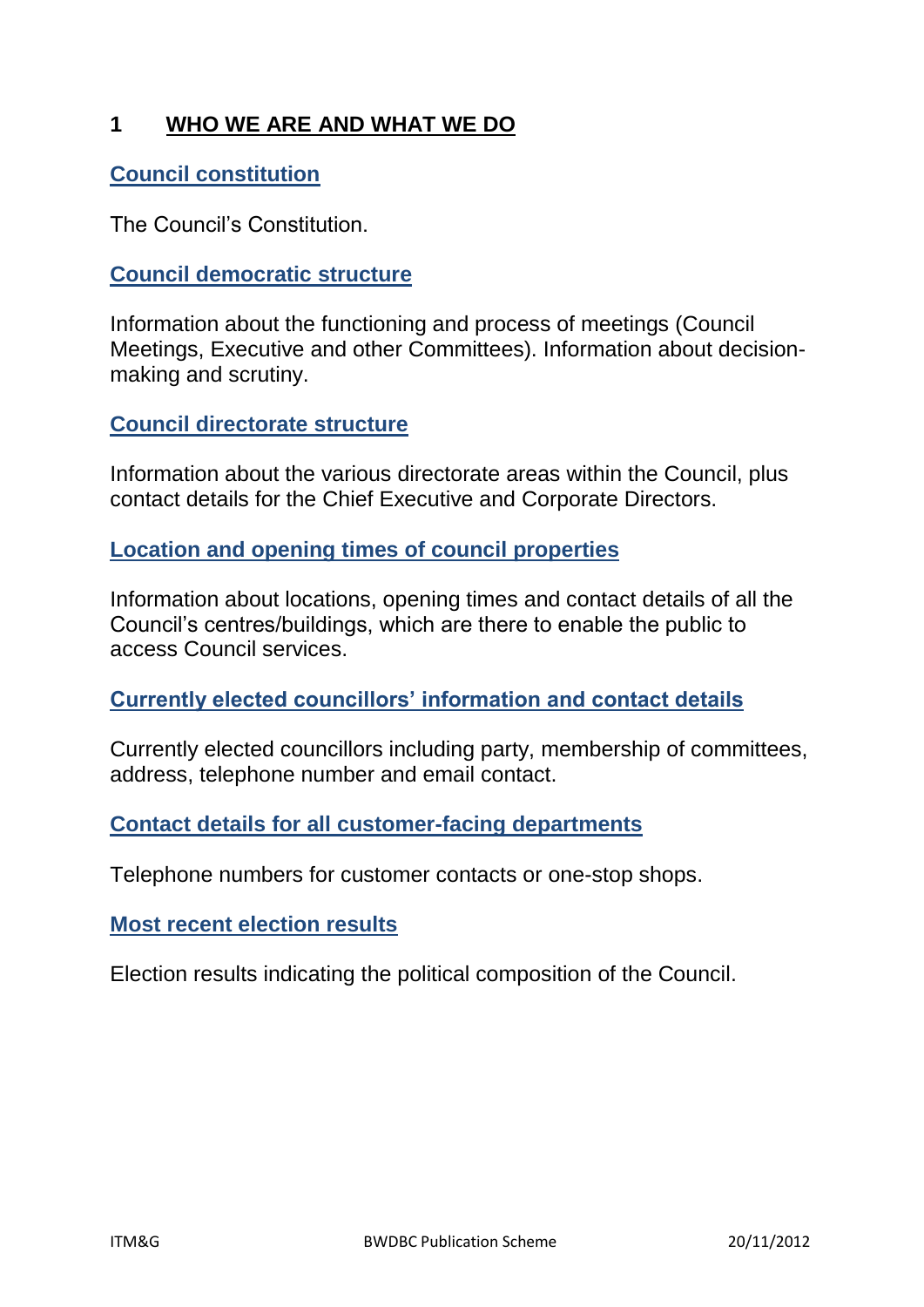#### **2 WHAT WE SPEND AND HOW WE SPEND IT**

#### **[Budgets](http://www.blackburn.gov.uk/Pages/Budget.aspx)**

The Council prepares an annual budget which shows the expected revenue expenditure on services, and the income with which to fund that expenditure.

#### **[Capital expenditure](http://www.blackburn.gov.uk/Pages/Accounts-and-expenditure.aspx)**

Capital expenditure is money spent by the Council on things such as roads, buildings and equipment. The Council and its residents receive the benefit from capital expenditure over a longer period than the current financial year.

#### **[Comprehensive income and expenditure Statement](http://www.blackburn.gov.uk/Pages/Accounts-and-expenditure.aspx)**

This statement shows the cost in the year, in accordance with accounting regulations, of running Council services.

#### **[Contracts currently being tendered](http://www.blackburn.gov.uk/Pages/Tenders-and-contracts.aspx)**

Contracts currently available for public tender.

#### **[Contracts register](http://www.blackburn.gov.uk/Pages/Contracts-register.aspx)**

The contracts register keeps companies informed of potential contracting and sub-contracting opportunities. It also provides information about the Council's service providers.

#### **[Internal financial regulations](http://www.blackburn.gov.uk/Pages/Council-and-democracy.aspx)**

Financial regulations under the Council's Standing Orders, as contained in the Council's Constitution.

#### **[Medium term financial strategy](http://www.blackburn.gov.uk/Pages/Medium-Term-Financial-Strategy-.aspx)**

The Medium Term Financial Strategy is approved each March at the same time as the annual budget is set. Its purpose is to set the financial framework for the Council for the medium term, considering the Council's strategic objectives and major projects, and it is an integral part of the Council's Corporate Plan.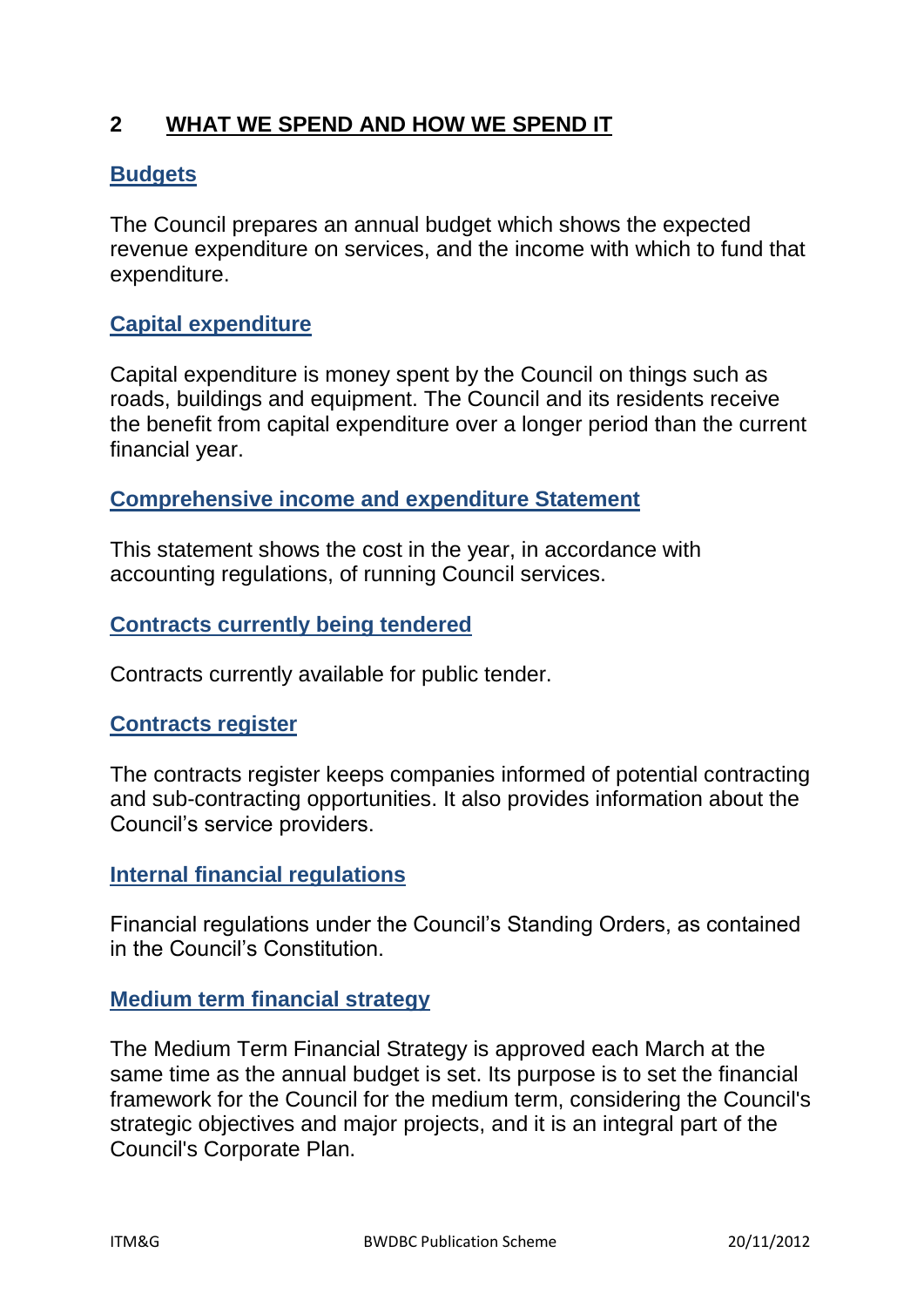#### **[Pay policy including Chief Executive and directors' pay scales](http://www.blackburn.gov.uk/Pages/Pay-policy-including-Chief-executive-and-directors-pay-scales.aspx)**

This Pay Policy Statement sets out the Council's approach to pay policy in accordance with the requirements of Section 38 of the Localism Act 2011. The purpose of the statement is to provide transparency with regard to the Council's approach to setting the pay of its employees (excluding teaching staff working in local authority schools).

#### **[Statement of accounts](http://www.blackburn.gov.uk/Pages/Accounts-and-expenditure.aspx)**

The statement of accounts has been produced to make them easier to understand. Although the figures are based on the statutory accounts, they have been modified to provide more meaningful information.

#### **[Section 251/52](http://www.blackburn.gov.uk/Pages/Schools-spending-return.aspx)**

At the beginning of each financial year Local authorities (LAs) are required under section 251 of the Apprenticeships, Skills, Children and Learning Act 2009, to publish a budget statement for that year. Section 251 replaces Section 52 of the School Standards and Framework Act 1998.

#### **[Spending publication](http://www.blackburn.gov.uk/Pages/Spending-publication.aspx?CurrentTermId=b2f64724-39b6-4efb-824e-419b8ae24dc1)**

Blackburn with Darwen Council publishes details of all payments to suppliers in response to the government's request that local authorities publish details of payments over £500 to external suppliers.

#### **[Treasury management strategy](http://www.blackburn.gov.uk/Pages/Treasury-management-strategy.aspx)**

The Council sets a Treasury Management Strategy before the start of each year. This sets out the Council's planned approach to managing the risks associated with investment and borrowing, including limits to investments with different counterparties.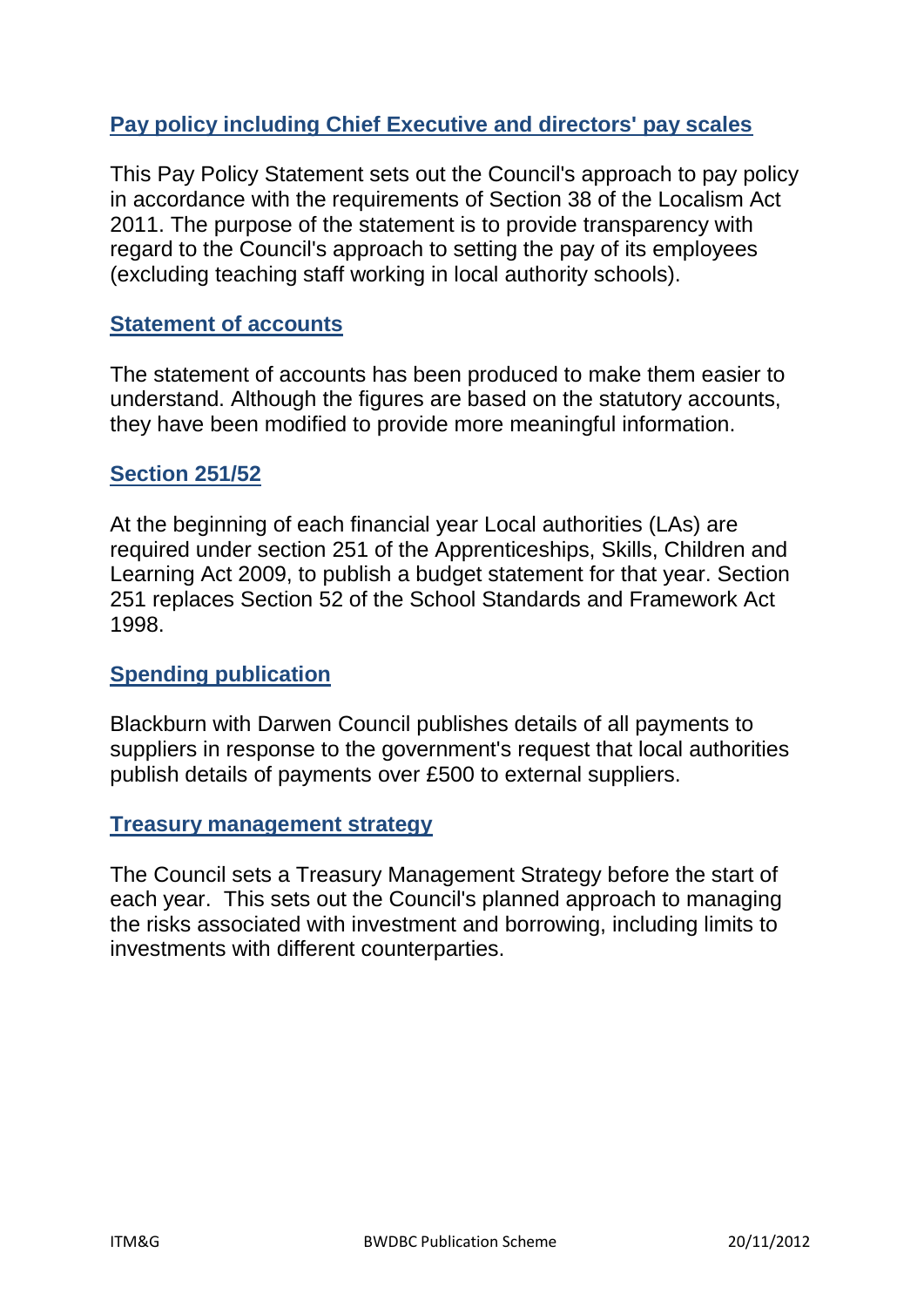#### **3 WHAT OUR PRIORITIES ARE AND HOW ARE WE DOING**

#### **[Annual reports](http://94.236.33.182/CmiswebPublic/Default.aspx)**

Annual reports submitted to the Annual Council and Finance Council.

#### **[Community cohesion strategy: 2010 –](http://www.blackburn.gov.uk/Pages/Equality-and-diversity.aspx) 2013 and [community](http://www.blackburn.gov.uk/Pages/Equality-and-diversity.aspx)  [cohesion strategy summary](http://www.blackburn.gov.uk/Pages/Equality-and-diversity.aspx)**

This strategy aims to provide an outline of the Local Strategic Partnership's approach to community cohesion, integration and equality within Blackburn with Darwen.

#### **[Corporate plan](http://www.blackburn.gov.uk/Pages/Corporate-plan.aspx?CurrentTermId=4521ced4-4e6c-4a94-aadc-e5741540d1f1)**

The corporate plan agreed by elected members on Thursday, August 30, 2012 sets out, for residents, staff and partners, the Council's top priorities for the next three years. It describes how the Council will continue to improve services and prepare for the difficult financial challenge ahead.

#### **[Crime and community safety](http://www.blackburn.gov.uk/Pages/Crime-and-community-safety.aspx)**

Includes crime statistics, crime trends, recorded & detected crime and road safety.

#### **[Educational attainment](http://www.blackburn.gov.uk/Pages/Education.aspx)**

The school achievement and performance tables provide a range of data.

#### **[Equality strategy 2012-2016](http://www.blackburn.gov.uk/Pages/Equality-and-diversity.aspx) and [Equality watch: equality](http://www.blackburn.gov.uk/Pages/Equality-and-diversity.aspx)  [monitoring report](http://www.blackburn.gov.uk/Pages/Equality-and-diversity.aspx)**

An important part of quantifying our equality commitment is to monitor the workforce profile and service users experience as included in the Equality Strategy. Monitoring and analysing the workforce profile is crucial as it enables the Council to compare its workforce to its local demographics, identifying gaps or areas which need positive action which can then influence the Council's Recruitment Strategy.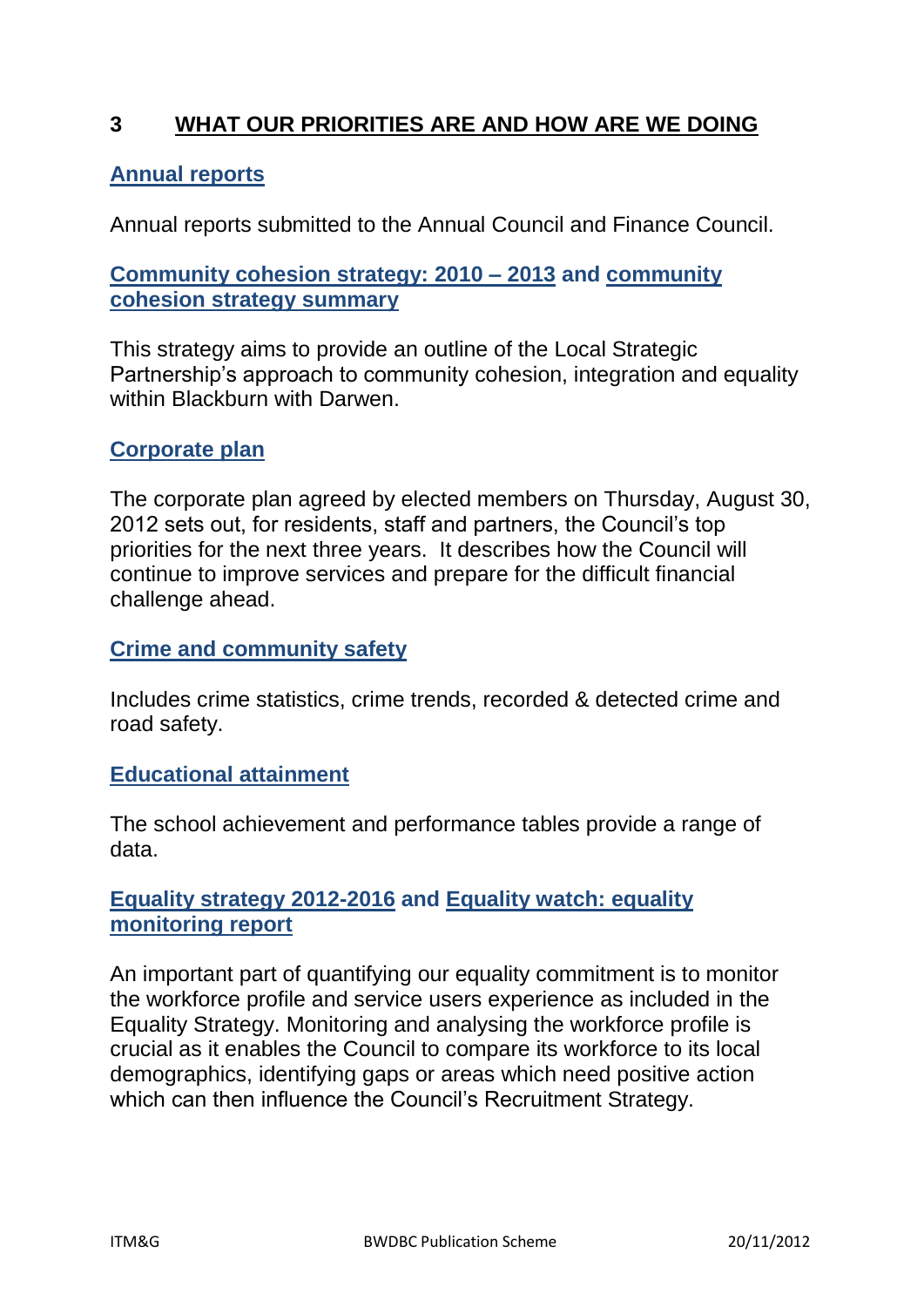# **[Health and well being](http://www.blackburn.gov.uk/Pages/Health-and-well-being-indicators.aspx)**

Includes resident's health, low birth weights, teenage expectancy, mortality and physical activity.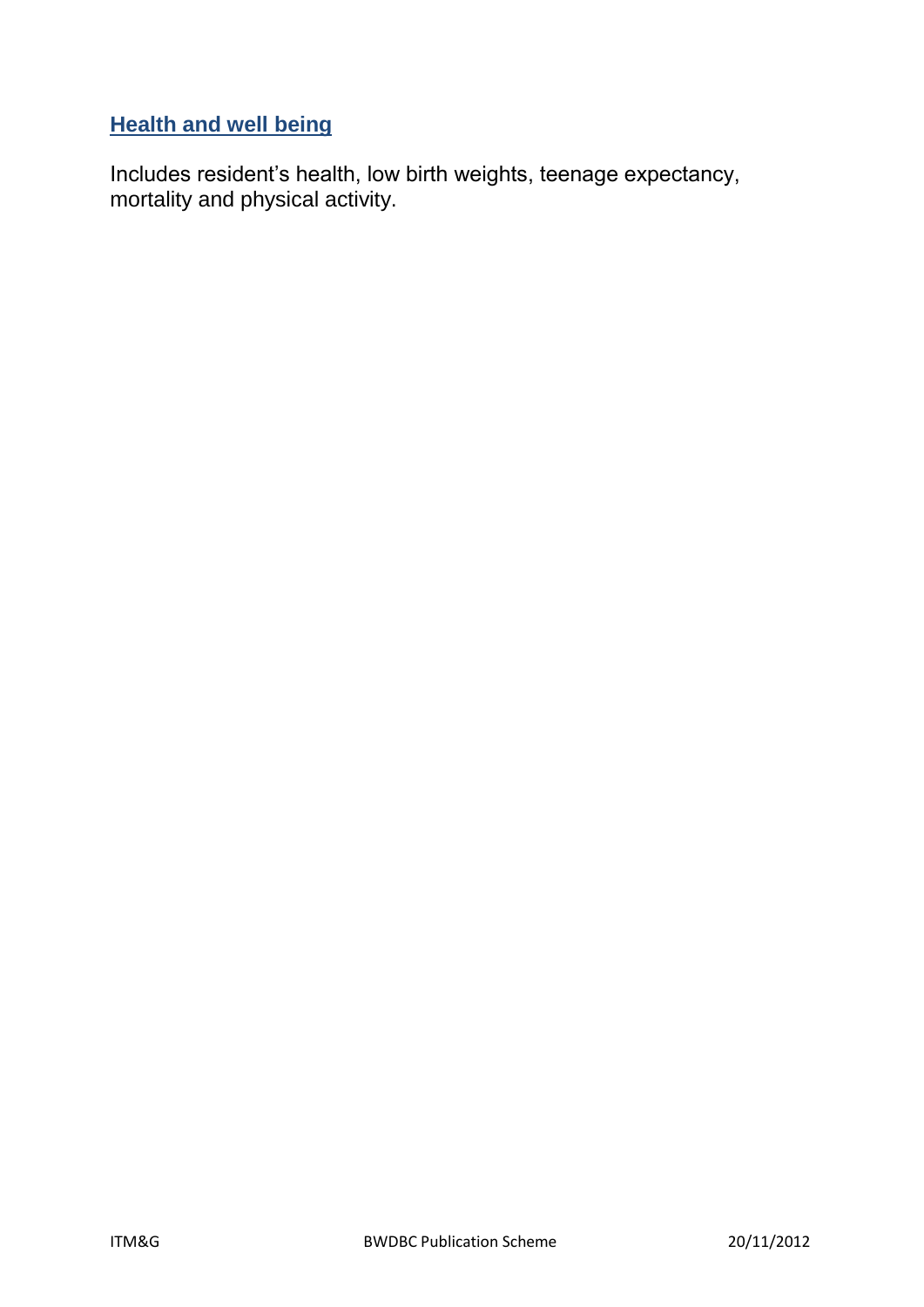#### **4 HOW WE MAKE DECISIONS**

#### **[Agendas, reports, background papers and minutes of council](http://94.236.33.182/CmiswebPublic/CommitteeSelection.aspx)  [committees](http://94.236.33.182/CmiswebPublic/CommitteeSelection.aspx)**

You will find information available here on The Executive Board, Council and Committee meetings, including agenda and minutes of those meetings

**[Membership of council committees and outside bodies](http://94.236.33.182/CmiswebPublic/Default.aspx)**

#### **[Public consultations](http://www.blackburn.gov.uk/Pages/Consultations.aspx?CurrentTermId=d5aefcb3-24f1-42d0-84a3-f4e5683e4b14)**

Blackburn with Darwen Borough Council consults and engages with residents about a variety of issues using different methods. We do this because residents have a democratic right to have their say and because the views and opinions of residents can help us develop better services.

**[Recent council decisions](http://www.blackburn.gov.uk/Pages/Council-and-democracy.aspx)**

Committee decisions.

**[Timetable of council meetings](http://94.236.33.182/CmiswebPublic/CommitteeSelection.aspx)**

Committee dates for the current year.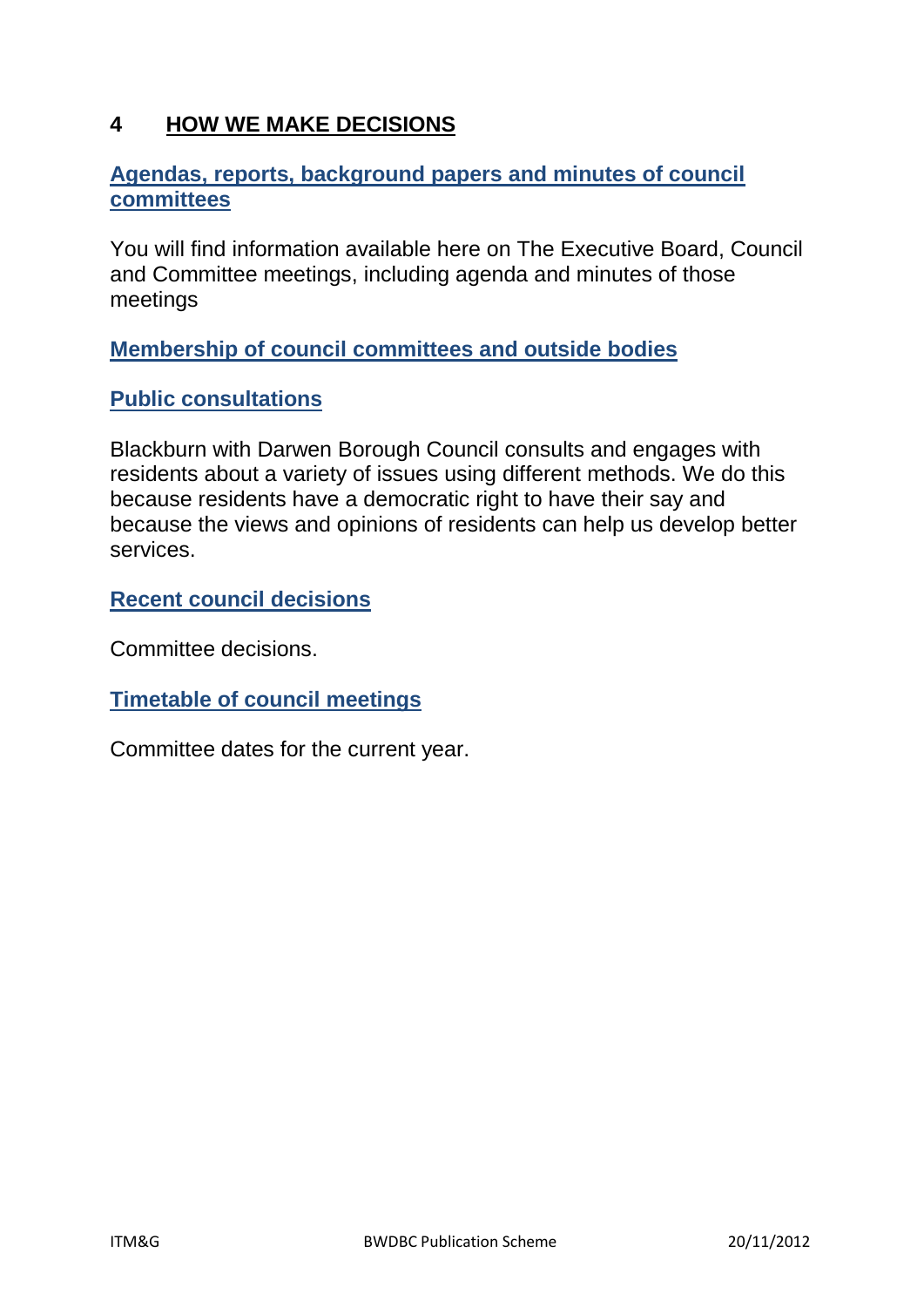#### **5 OUR POLICIES AND PROCEDURES**

#### **[Data protection policy](http://www.blackburn.gov.uk/Pages/Data-protection-policy.aspx) and [Records management policy](http://www.blackburn.gov.uk/Pages/Data-protection-policy.aspx)**

This Data Protection Policy replaces the Councils previous Data Protection Policy, version 1.00. The Records Management Policy gives guidance for the retention and destruction of records, both in electronic form and on paper.

#### **[Equality and diversity](http://www.blackburn.gov.uk/Pages/Equality-and-diversity.aspx)**

The Council has statutory duty to publish equality impact assessments which are needed to evidence the measures the authority is putting into place to meet the requirements stated in the Equality Act.

#### **[Policies for children, young people and families](http://www.blackburn.gov.uk/Pages/Policies-for-children-young-people-and-families.aspx)**

Short breaks statement, family & friends, private fostering statement of purpose and continuum of needs & response.

#### **[Safeguarding adults policies, procedures and forms](http://www.yoursupportyourchoice.org.uk/safeguarding-adults-policies,-procedures-and-forms.aspx)**

Safeguarding adults procedures, SA1 safeguarding adults alter form, BwD Adults Safeguarding Policy and BwD Local Safeguarding Adults Business Plan

#### **PLANNING**

#### **[Blackburn with Darwen core strategy](http://www.blackburn.gov.uk/Pages/Core-Strategy-.aspx)**

The strategy was adopted in 2011 and is the borough's overarching planning document. It sets out priorities for future planning and development of the borough and is used when determining planning applications.

#### **[Blackburn with Darwen saved local plan](http://www.blackburn.gov.uk/Pages/Saved-Local-Plan--%282002%29-.aspx)**

Some Blackburn with Darwen Saved Local Plan policies have been retained following the adoption of the Core Strategy and will be used when determining planning applications until they are superseded by the borough's emerging Local Plan.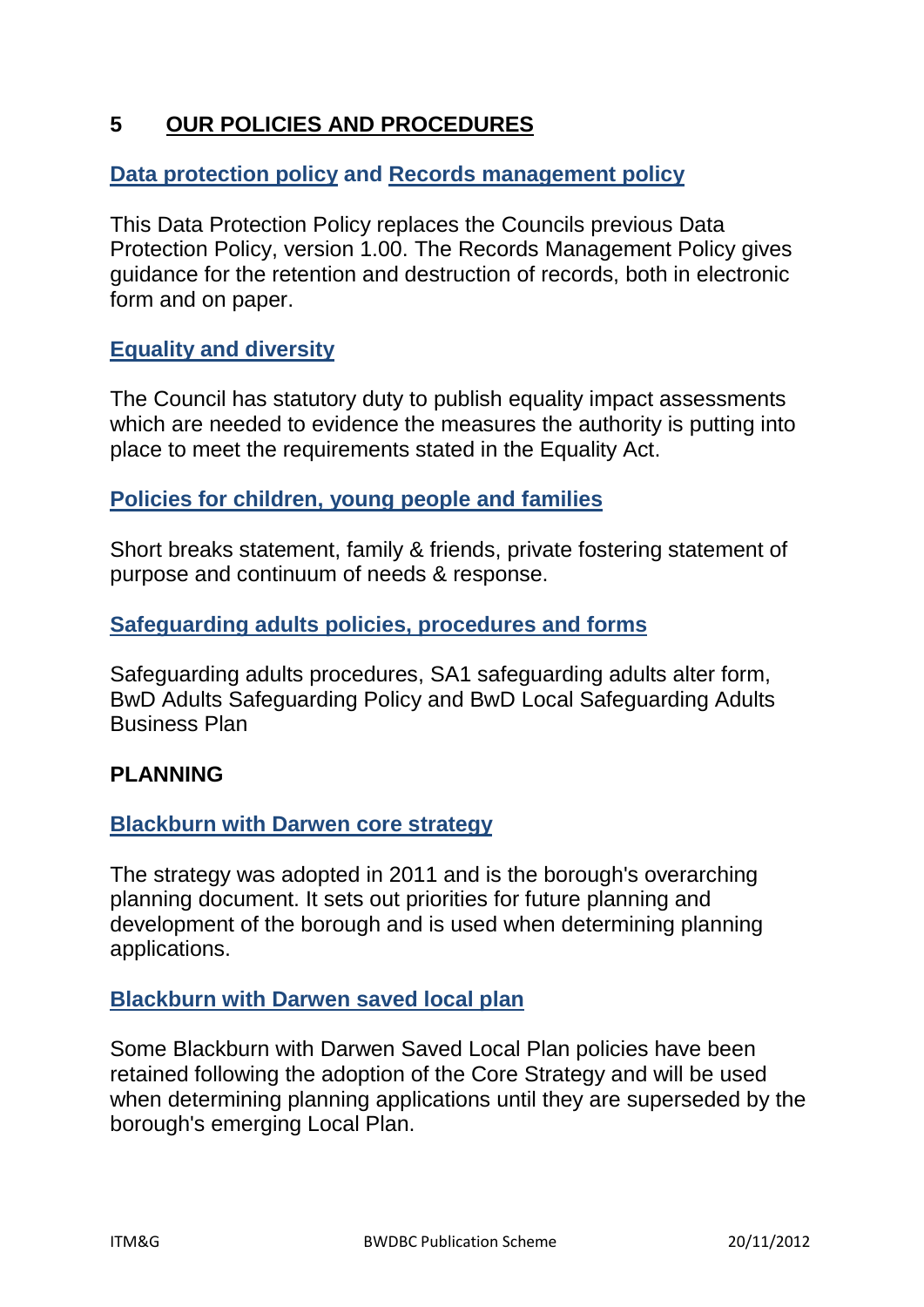#### **[Housing space standards policy](http://www.blackburn.gov.uk/Pages/Planning-policies.aspx)**

The Council has now adopted a Housing Space Standards policy for new dwellings and Housings in Multiple Occupation.

#### **[Statement of community involvement \(SCI\)](http://www.blackburn.gov.uk/Pages/Statement-of-Community-Involvement.aspx)**

Planning policy documents are subject to public consultation and the Council has produced a Statement of Community Involvement (SCI) which guides how consultations are carried out.

#### **[Supplementary planning documents \(SPDs\) and supplementary](http://www.blackburn.gov.uk/Pages/Supplementary-Planning-Documents-.aspx)  [planning guidance notes \(SPGs\)](http://www.blackburn.gov.uk/Pages/Supplementary-Planning-Documents-.aspx)**

The Council has produced a number of Supplementary Planning Documents (SPDs) and Supplementary Planning Guidance notes (SPGs) which provide further information and guidance on planning policies and proposals.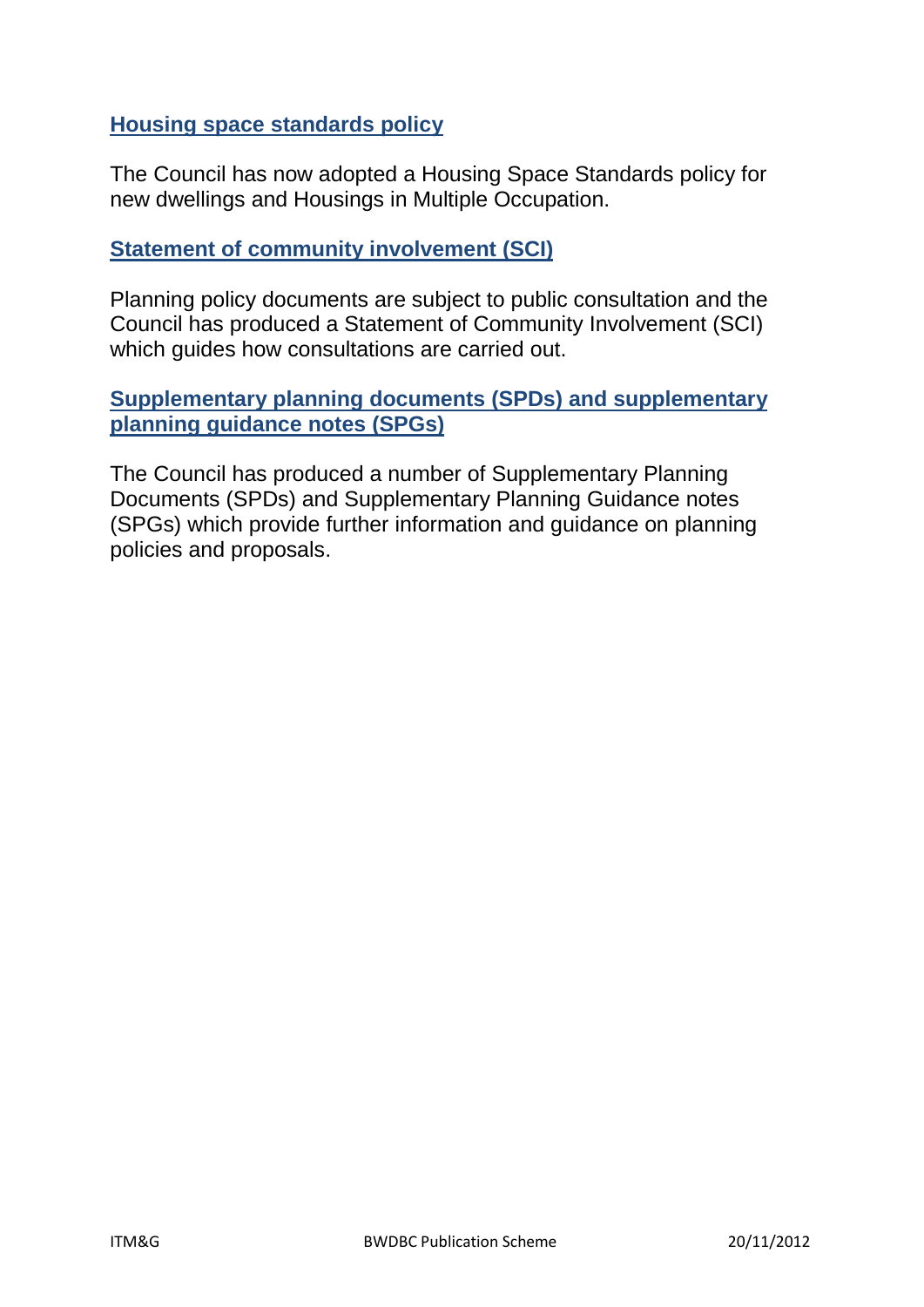# **6 LISTS AND REGISTERS**

#### **[Club premises certificate register](http://www.blackburn.gov.uk/Pages/Club-Premises-Certificate-Register.aspx)**

View the register of all Club Premises Certificates Issued

#### **[Cooling towers](http://www.blackburn.gov.uk/Pages/Register-of-cooling-towers-and-evaporative-condensers.aspx)**

Premises where cooling towers and evaporative condensers are situated must register with the local authority. A full list of premises who are registered within the Blackburn with Darwen area are available, along with registration forms for owners of new / previous premises.

#### **[Houses in multiple occupation \(HMO\) register](http://www.blackburn.gov.uk/Pages/Lists-and-public-registers.aspx)**

This register covers those properties that are three or more storeys and made up of bedsits or with a mixture of self-contained flats. It covers properties across the borough and shows licensee's contact names and specific information on each property.

#### **[Other registers](http://www.blackburn.gov.uk/Pages/Other-registers.aspx)**

Registers including food premises, contaminated land register, pet shops, scrap metal dealers, taxi drivers and fireworks.

#### **[Premises for civil marriages & civil partnership register](http://www.blackburn.gov.uk/Pages/Approved-premises-for-ceremonies.aspx)**

Approved premises for civil marriages and civil partnership registration.

#### **[Register of councillors' financial and other interests](http://94.236.33.182/CmiswebPublic/Members.aspx)**

Register of Members' Interests in accordance with the Local Government Act 2000 [Section 81].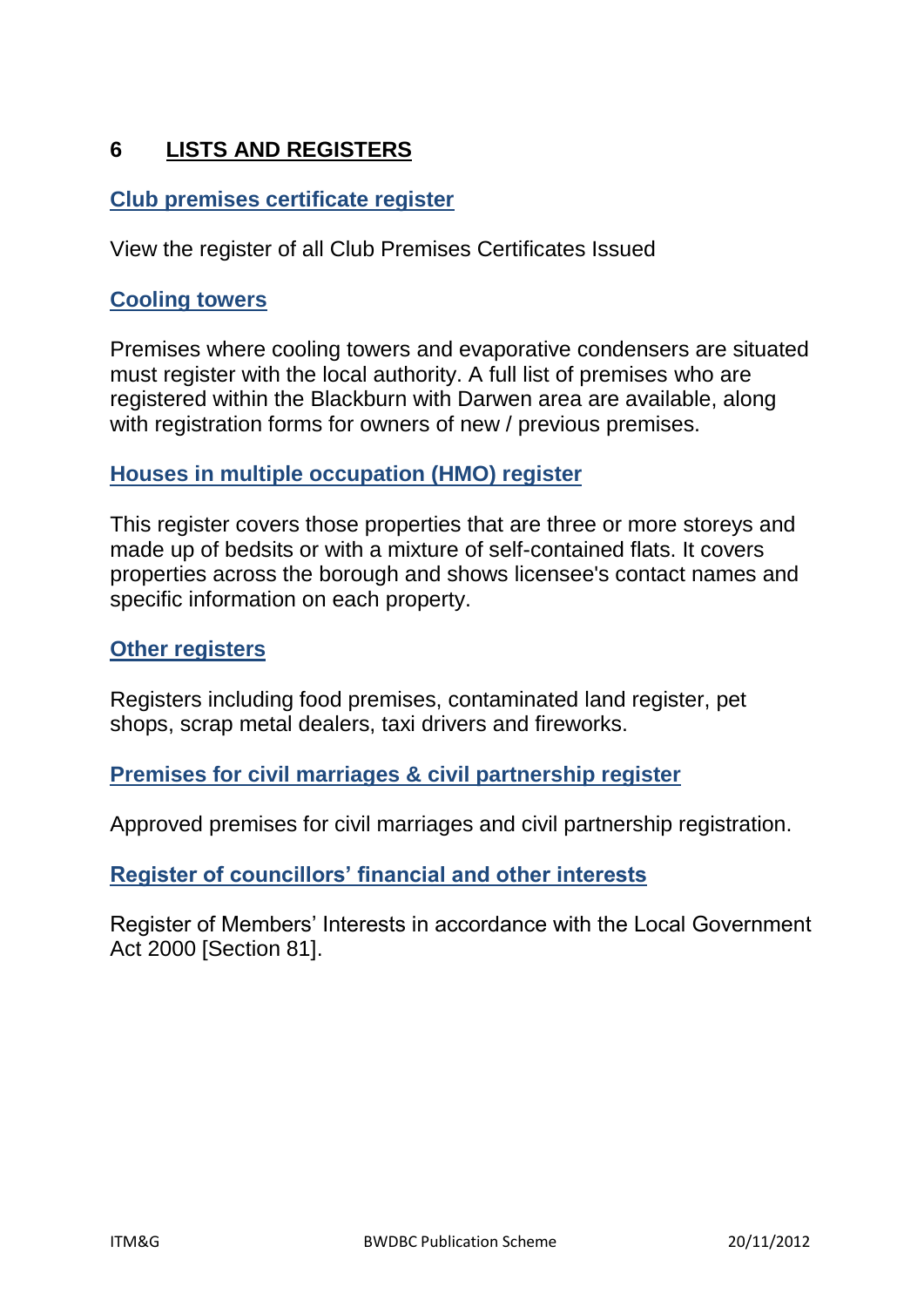# **7 SERVICES PROVIDED BY THE COUNCIL**

#### **[Adult protection](http://www.blackburn.gov.uk/Pages/Adult-protection.aspx)**

Vulnerable adults can be physically, sexually, emotionally or financially abused. Abuse can also take the form of neglect, discrimination or selfneglect. You can report any concerns in confidence.

#### **[Allotments](http://www.blackburn.gov.uk/Pages/Allotments.aspx?CurrentTermId=c086fd46-71c0-4751-bf3e-802196793ac0)**

Details of the nine Council run sites in Blackburn and one private site.

#### **[Benefits: housing benefit and council tax benefit](http://www.blackburn.gov.uk/Pages/Benefits-Housing-benefit-and-Council-tax-benefit.aspx)**

Housing benefits and Council Tax benefit are means tested benefits payable to people who are responsible for paying rent and /or Council Tax based on the: amount of money you receive, amount of savings and investments that you have and the circumstances of the people who live with you.

#### **[Bins, recycling, rubbish and waste](http://www.blackburn.gov.uk/Pages/Bins.aspx)**

When bins are collected, help with bins, different colour bins, extra bins, bins when you move house and recycling.

#### **[Child protection; safeguarding children](http://www.blackburn.gov.uk/Pages/safeguarding-children.aspx)**

The Council provides advice on child protection enquiries and investigates where there is reason to be concerned that a child is at risk. It also provides advice to members of the public communities and other agencies on any issues related to children who are vulnerable and provides advice and guidance is provided guidance on the Common Assessment Framework.

#### **[Election information](http://www.blackburn.gov.uk/Pages/Elections-and-voting.aspx)**

For example election results, forthcoming elections and voting procedures.

#### **[Entertainment & arts](http://www.blackburn.gov.uk/Pages/Entertainment-and-arts.aspx)**

What's On: events and attraction is Blackburn with Darwen, King Georges Hall, Darwen Library Theatre, Blakey's Café Bar, Museum & Art Gallery and Libraries.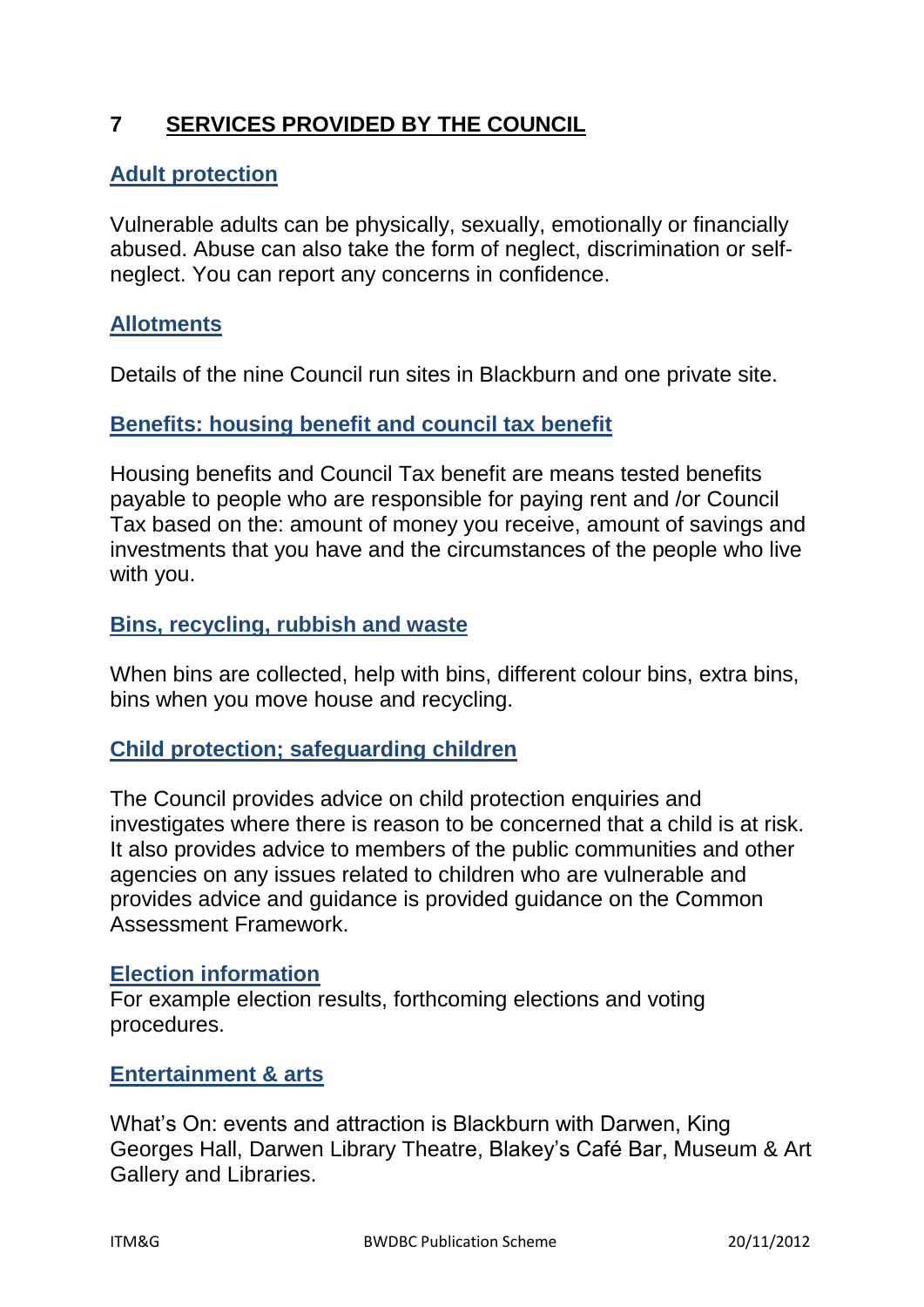#### **[Media releases](http://www.blackburn.gov.uk/media/Pages/Home.aspx)**

Press statements and releases.

#### **[Parking](http://www.blackburn.gov.uk/Pages/Parking.aspx) and [Parking permits](http://www.blackburn.gov.uk/Pages/Parking-permits.aspx)**

Where to park in Blackburn and Darwen town centres and parking permits.

#### **[Parks, countryside and open spaces](http://www.blackburn.gov.uk/Pages/Parks-and-open-spaces.aspx)**

There is a wide variety of parks, open spaces and countryside in Blackburn with Darwen.

#### **[Planning permission applications](http://www.blackburn.gov.uk/Pages/Planning-permission-applications.aspx)**

Before making a planning application we recommend that you firstly seek advice. We encourage you to make and pay for your planning application on line to help speed up the process.

#### **[Schools](http://www.blackburn.gov.uk/Pages/Schools.aspx)**

List of High Schools, Nursery Schools, Primary Schools and Special Schools. Additional information on school admissions, appeals, crossing patrols, governors, holidays and library service.

#### **Sports [and fitness](http://www.blackburn.gov.uk/Pages/Sport-and-fitness.aspx)**

For example Beez card information, Health & Wellbeing, Sports & Leisure facilities and Swimming.

#### **[Taxi driver licenses](http://www.blackburn.gov.uk/Pages/Taxi-driver-licence.aspx)**

The Licensing service regulates the taxi industry; we ensure public safety is not undermined by using robust application procedures and regular compliance checks.

#### **[Visitors centres](http://www.blackburn.gov.uk/Pages/Visitor-centres.aspx)**

There are three visitor centres.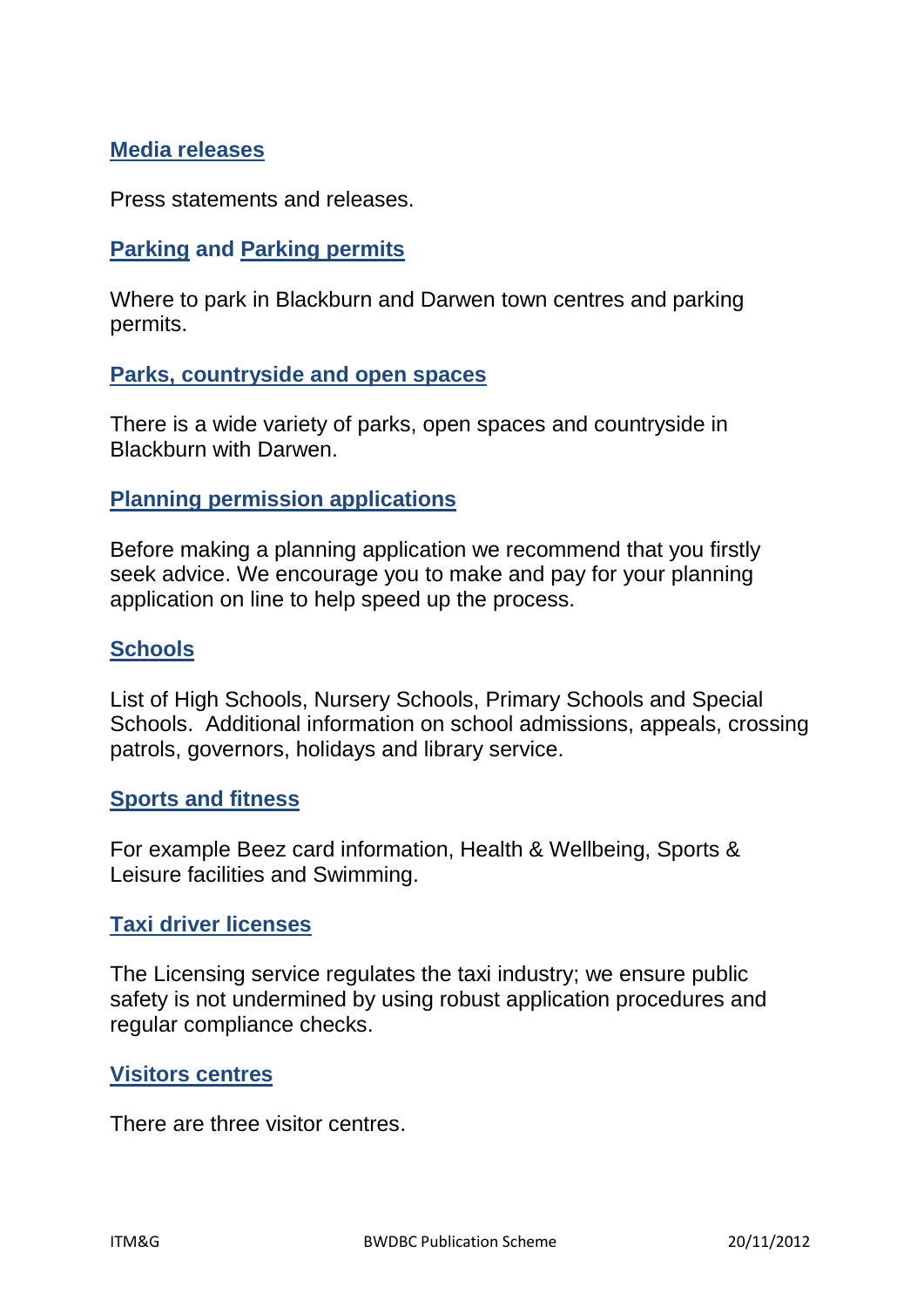

# Have your say on Information services

This leaflet outlines Blackburn with Darwen Borough Council's Freedom of Information feedback policy.

Blackburn with Darwen Council is committed to providing you with good and fair services. We want to listen, involve and respond to the needs of local people.

This leaflet outlines Blackburn with Darwen Borough Council's Freedom of Information feedback policy and sets out how the Council intends to do this by making use of your complaints, suggestions, comments and compliments.

#### **Our aims**

We want to:

- Make it easy for people to contact the Council and give us their views
- Ensure that when contact is made issues are dealt with quickly and consistently
- Help create equality of access to the Council
- Improve the Council's Access to Information services.

#### **Comments &Suggestions**

The Council also welcomes any comments or suggestions that you would like to make on our service. We encourage people to do this as it helps us to identify where services may need to be improved. Again, you can contact the service directly if you wish to do this or use the form attached to set out your comments &suggestions in writing.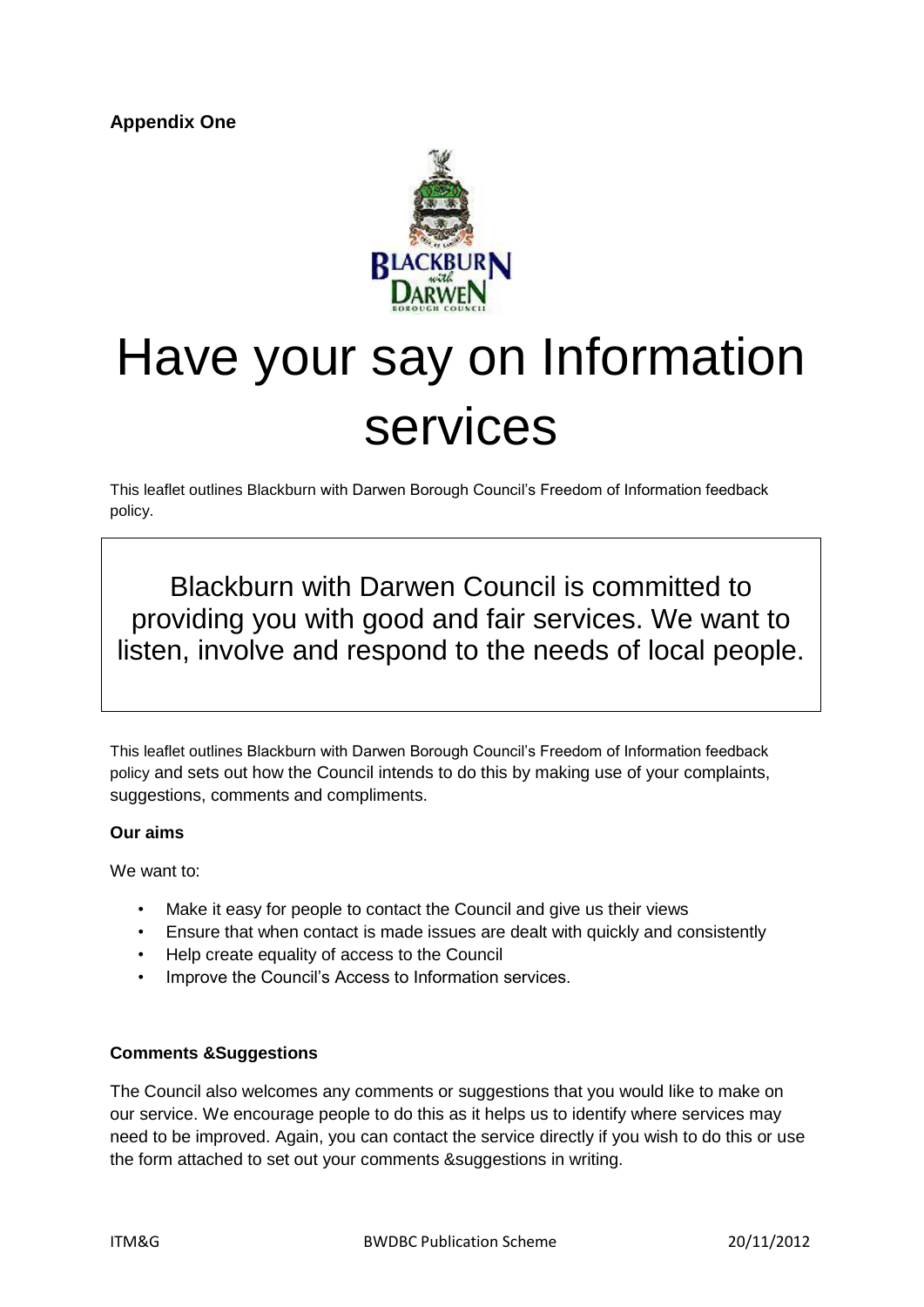#### **Compliments**

We also want you to tell us if you think we have done something right. If you have received a particularly good service or you like the way that we deliver our information please tell us.

The attached form will allow you to give us feedback in writing if you choose to do this.

A full copy of the Customer Feedback Policy is available on the Council website. Alternatively, a full copy is available on request by contacting the Council.

#### **Making a complaint**

If you aren't happy with a service that you have (or haven't) received from Information Governance then we want to know about it. You can make a complaint to the Council if:

- You think that it has done something in the wrong way
- Done something it should not have done
- Failed to do something it should have done.

Examples are unreasonable delay, poor treatment, or failure to follow proper procedures.

#### **What shall I do if I am unhappy with a service?**

We will always try to deal with the problem as quickly as possible and to do this we would ask you to contact the Information Governance Department in the first instance. They may be able to put things right there and then or at least look into the issue and come back to you.

If you have tried this approach or don't feel that it is appropriate you can ask for your complaint to be investigated formally.

This involves your complaint being passed to a complaints co-ordinator for the department concerned. They will ensure that a full investigation takes place and the director of the service (or their representative) will give you a full response to your complaint. All complaints are treated in the strictest of confidence.

When making a complaint you should provide as much information as possible. You can use the form that is attached to the back of this leaflet to help set out what your complaint is and what you would like us to do about it. Alternatively you can contact the Council by telephone or send us a letter or an e- mail. You may also want to ask someone to contact us on your behalf, this could be a friend or a relative or another person that you would like to choose to represent you.

We aim to acknowledge any complaints we receive within 3 working days and you should receive a full response to your complaint within 15 working days. If the complaint takes longer to investigate we will keep you informed.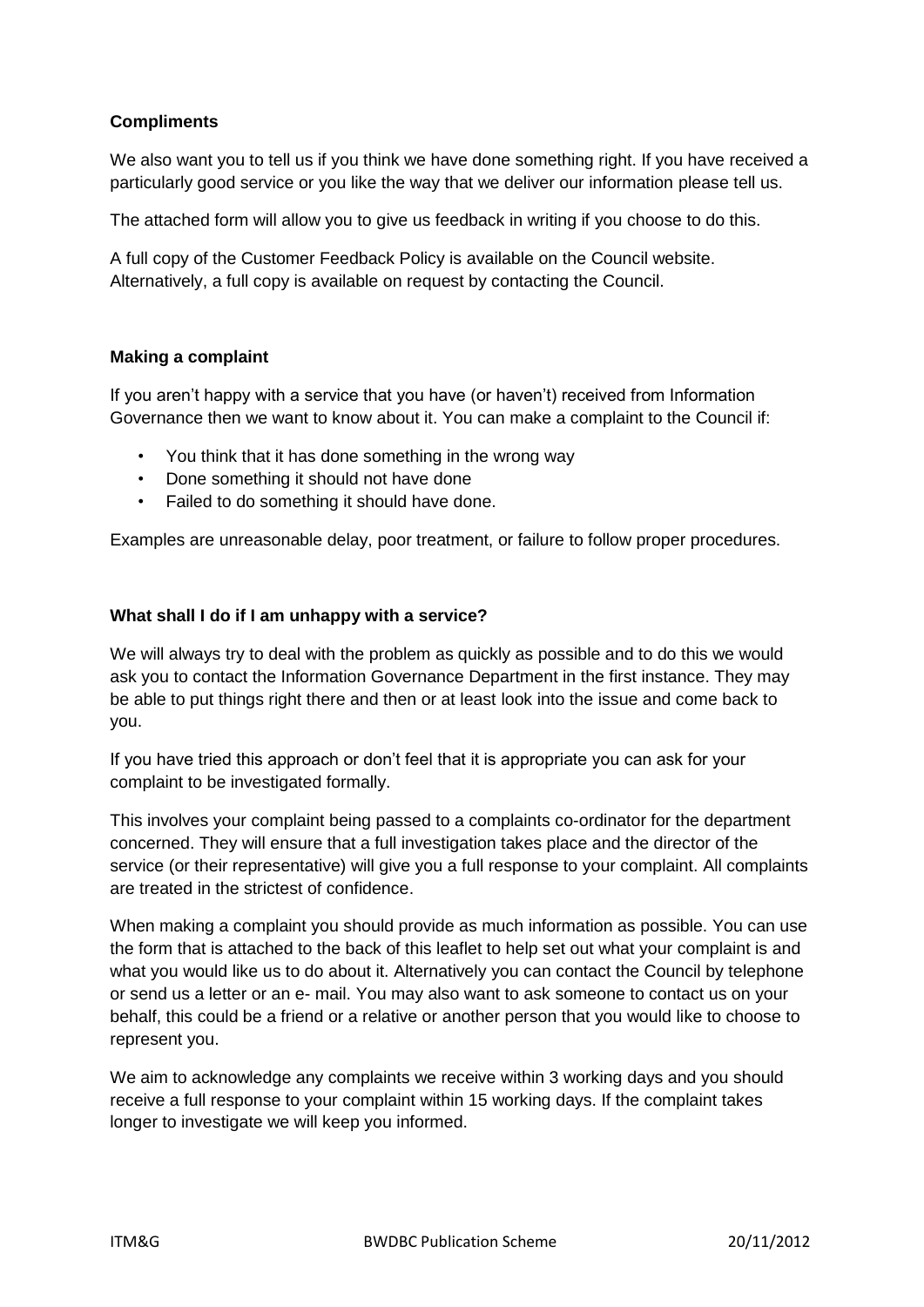#### **What If I am still unhappy?**

If after you have received your response you remain dissatisfied you can request that your complaint goes for review. A review may involve a meeting with the Chief Executive and a Councillor to help resolve the problem. Sometimes it won't be appropriate for a complaint to be considered again, for example if the decision has been made due to legal reasons. If this is the case we will contact you to let you know.

If your complaint progresses to an appeal stage then we should acknowledge your request within 3 working days and it should be carried out within 25 working days. Sometimes this may take longer if cases are complicated but we will keep you informed.

#### **And if I still remain dissatisfied?**

Hopefully we will be able to resolve your problem quickly but if you remain dissatisfied you can go to the Information Commissioner who can carry out an independent investigation.

The address for the Commissioner is:

Information Commissioner

Wycliffe House

Water Lane

Wilmslow

Cheshire

SK9 5AF

If you would like this leaflet in any other language or format, please contact us on (01254) 585226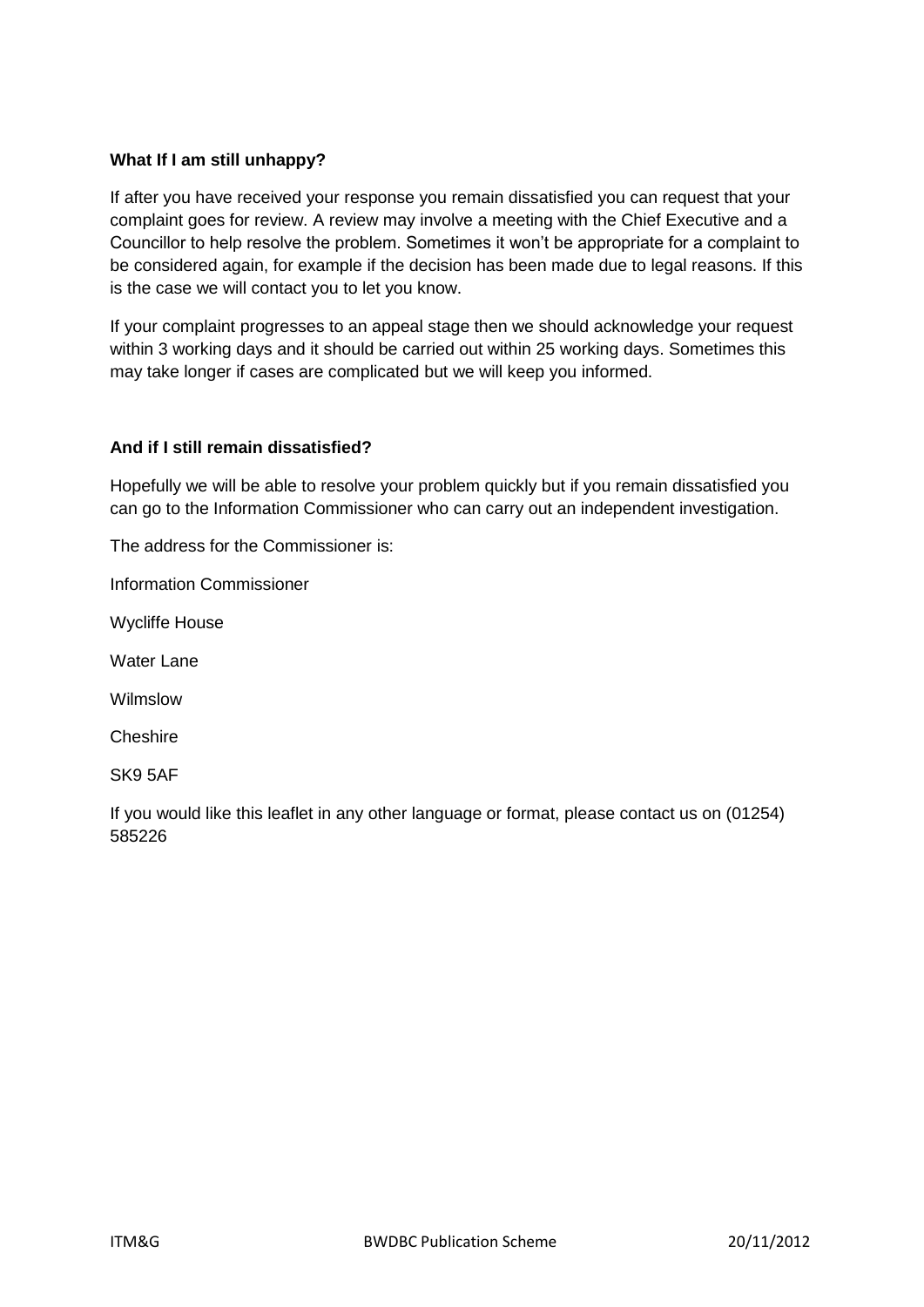

# Customer Feedback Form

I would like to make a:

| <b>Comment / Suggestion</b> |  |
|-----------------------------|--|
| <b>Compliment</b>           |  |
| <b>Complaint</b>            |  |

**Which Department you would like to comment on?** (If known):

#### **My Comment /Compliment /Complaint is:**

(Please put as much detail here as you can – including any reference numbers if this is relevant. Continue on a separate sheet of paper if necessary)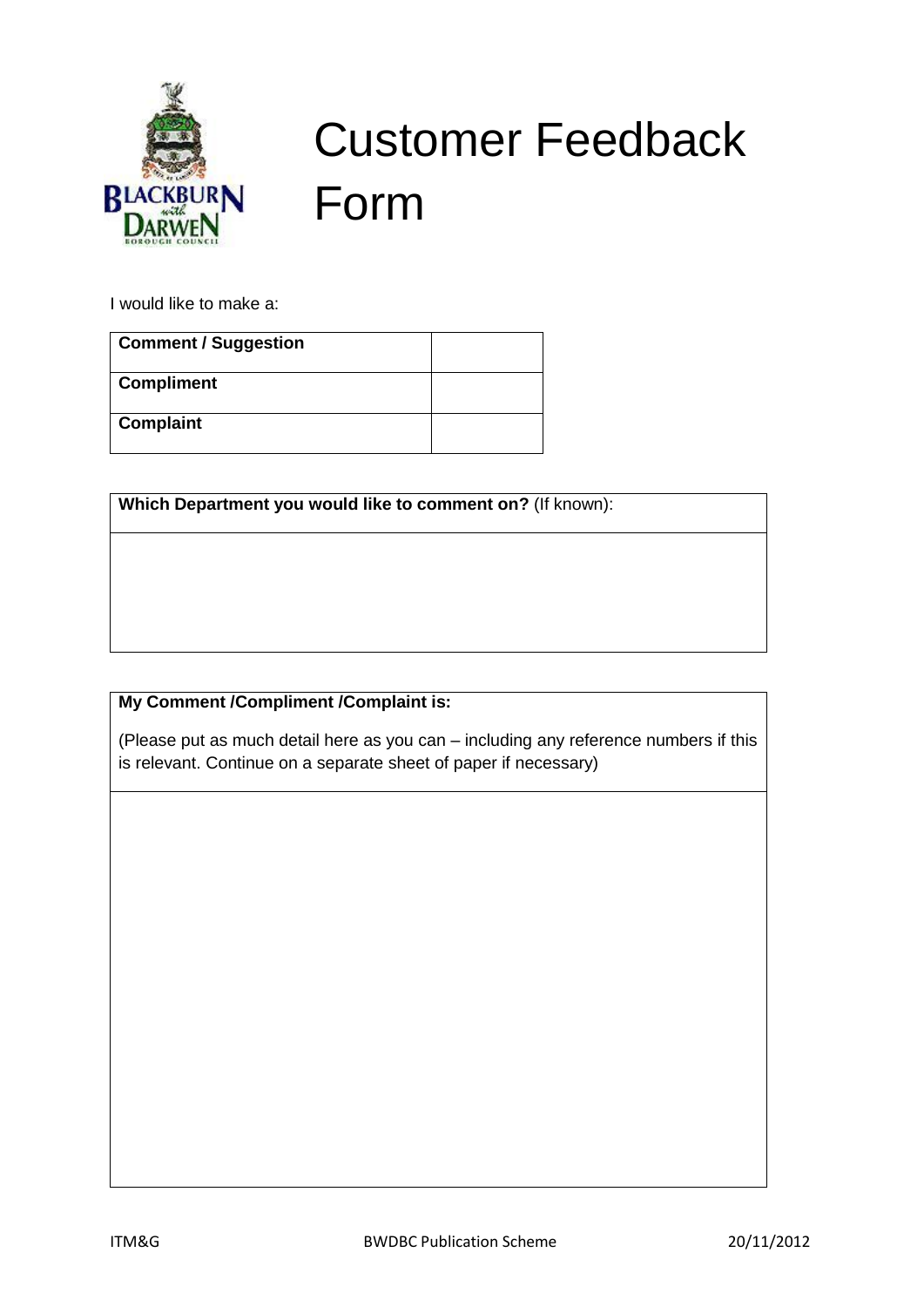| What would you like the Council to do? |  |  |  |
|----------------------------------------|--|--|--|
|----------------------------------------|--|--|--|

(continue on a separate sheet of paper if necessary)

#### **Please give us some information about yourself**

*Blackburn with Darwen Council will only use this data for limited purposes and will only keep your personal information for as long as is reasonably necessary. This data will be stored in line with the principles of the Data Protection Act 1998.* 

| <b>Name</b>    |                 |  |
|----------------|-----------------|--|
|                |                 |  |
|                |                 |  |
|                |                 |  |
|                |                 |  |
| <b>Address</b> |                 |  |
|                |                 |  |
|                |                 |  |
|                |                 |  |
|                |                 |  |
|                |                 |  |
|                |                 |  |
|                |                 |  |
|                |                 |  |
|                |                 |  |
|                |                 |  |
|                | <b>Postcode</b> |  |
|                |                 |  |
|                |                 |  |
|                |                 |  |
|                |                 |  |
| Tel no         |                 |  |
|                |                 |  |
|                |                 |  |
| E-mail         |                 |  |
|                |                 |  |
|                |                 |  |
|                |                 |  |
|                |                 |  |
| <b>Date</b>    |                 |  |
|                |                 |  |
|                |                 |  |
|                |                 |  |
|                |                 |  |
|                |                 |  |